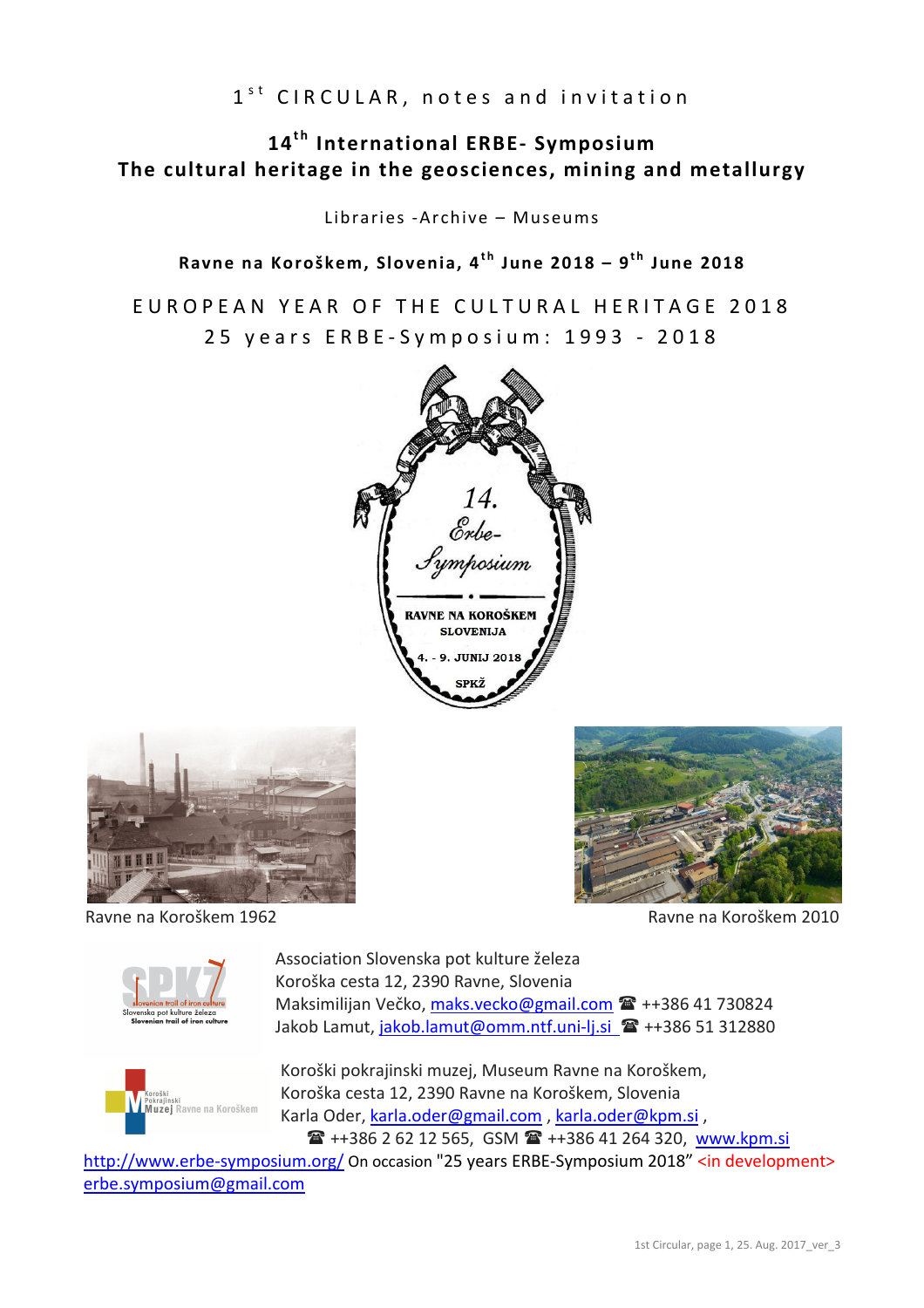## **Topics of the symposium**

#### **Presentations and posters on the following topics are planned:**

The natural and cultural heritage in geology, mining and iron processing in the light of sustainability and mobility (archives, collections, museums ...).

Exchange of geological, mining and metallurgical knowledge among the European and non-European states or regions:

(Important personalities, institutions and enterprises until the end of the 19th century)

Nature and geology heritage, cultural areas, industrial architecture, industrial machinery and equipment, technology as potential for sustainability

The digitization of the geological, mining and metallurgical heritage such as maps, plans, elevations, field diaries, documents, pictures, photos ...

Ideal heritage in geology, mining and metallurgy: knowledge, inventions, skills, customs, language and terminology

#### Free themes

#### **Provisional program 4 - 9 June 2018**

**4 - 5 June 2018** (Monday - Tuesday) and **7 - 8 June** 2018 (Thursday - Friday): Presentations, then a short excursion is planned on these days:

- Visit of Ravne na Koroškem with market center

- Visit of Koroški pokrajinski muzej, Muzej Ravne na Koroškem (Museum)
- Visit to Koroška osrednja knjižnica dr. Franca Sušnika Ravne na Koroškem (Library)
- Tour of Pokrajinski arhiv Maribor, unit Ravne na Koroškem (archive)
- Visit of Koroška galerija likovnih umetnosti, unit Ravne na Koroškem (gallery)

**6 June 2018** (Wednesday): Morning: Lectures, afternoon: Excursion:

- Geopark Karawanken, visit of the Petzhöhlen, the former lead and zinc mine Mežica, visit of Črna, hometown of Olympian participant Tina Maze, visit and visit of the former coal-mining village Leše, in 1818 coal was found.

**9 June 2018** (Saturday). Morning - Presentations, afternoon: Excursion

Visit to the Jesenice Ironworks in Jesenice, visit of the Technical Museum of Slovenia, visit to Ljubljana, capital of the Republic of Slovenia.

#### **Abstractbook, Proceedings-volume:**

Interested authors of lectures or posters are kindly requested to send their contributions / abstracts to the email erbe.symposium@gmail.com by **15th november 2017** or to the cultural association of the Slovenian Iron Road = "Društvo Slovenska pot kulture železa, Koroška cesta 12, 2390 Ravne Na Koroškem ". The scope of the abstracts is to contain 200 words, 5 keywords and a short source, as well as first and last names, scientific professional title, institution and email address.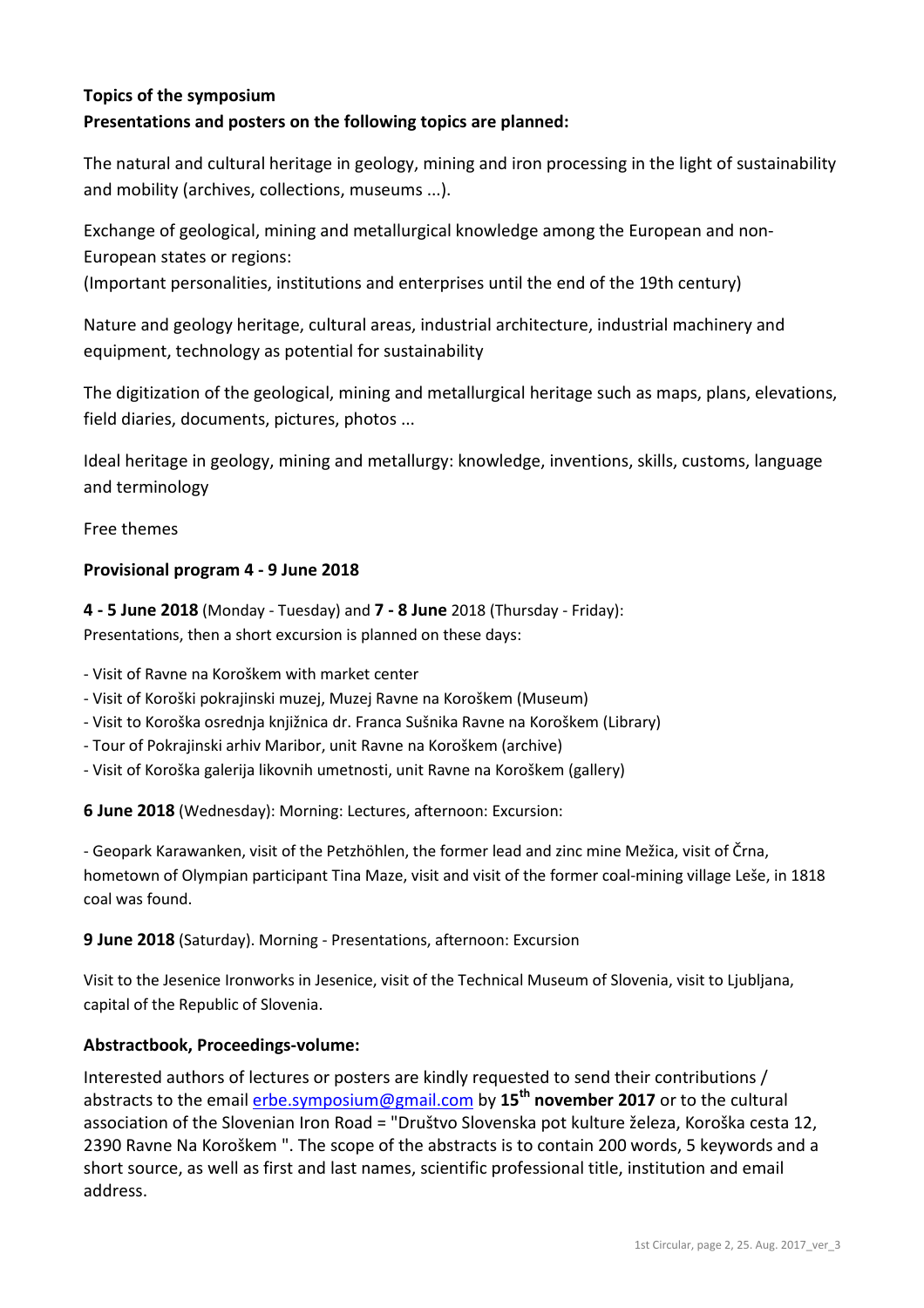The contributions for the Proceedings volume shall be submitted in the same manner by  $31<sup>st</sup>$  july 2018; the amount per contribution is limited to 20,000 characters and 5 illustrations, at least an abstract in English language is obligatory.

## **Costs:**

The costs for the conference are 100 .--  $\epsilon$  / student 70 .--  $\epsilon$ . This includes the abstract, coffee, drinks and lunch. The excursion on Saturday, June 9, 2018 will be charged separately, the bus costs will be charged. Payments must be paid to the organizer free of charge for the organizer on the account of the Društvo Slovenska pot kulture železa announced in the 2<sup>nd</sup> circular. It is possible to pay by credit card; details see in the  $2<sup>nd</sup>$  circular.

## **Arrival, symposium and accommodation:**

The 14<sup>th</sup> ERBE Symposium will take place in cooperation with Društvo Slovenska pot kulture železa (Slovenian Cultural Association of Iron or Slovenian Cultural Route Association) and other organizations in Ravne na Koroškem (Slovenia) www.koroska.si/en/ Area with 400 years of ironworking tradition in the lower Mežaška dolina, near the Slovenian-Austrian border. Ravne na Koroškem is from Maribor 69 km, Celje (Cilli) 63, Ljubljana (Ljubljana) 115 km away; from Graz (Austria) 95 km and from Klagenfurt / Celovec (Austria) 70 km). From Ravne na Koroškem is Prevalje 4 km, Dravograd 9 km and Slovenj Gradec 13 km away www.koroska.si/en/rdokoroska/tourist-map- .

**Access to Ravne:** by private car, by taxi or at the airport shuttle GoOpti Transfer. www.goopti.com/en/ ("2018 simpzij / conference"). Nearby airports are Ljubljana Jože Pučnik. http://www.lju-airport.si/eng , Graz www.flughafen-graz.at/en/home.html , Klagenfurt www.klagenfurt-airport.at/ .

There are also rail and bus connections to Ravne na Koroškem (timetables 2018 not jet available). General tourist information: www.slovenia.info/en

Travel and accommodation costs are borne by the participants themselves.

## **Accommodation:**

Participants must book their own accommodation. Either via www.booking.com , www.koroska.si/si/nastanitve or directly e.g. at:

Hotel Delalut \*\*\*, Ravne na Koroškem www.delalut.si/index.php?lang=en <Refer to the symposium> Hostel Punkl, Ravne na Koroškem www.punkl.si/en

Gostišče Krivograd, Poljana 10a, 2391 Prevalje; Www.krivograd.si/sobe/

Brančurnik, Pri Brančurniku 1, 2391 Prevalje; Http://brancurnik.si/

If you travel with your own car maybe: www.koroska.si/si/nastanitve/turisticne-kmetije Ecohotel Koroš, Jamnica 10 Prevalje 2391 www.bikenomad.com/

Hotel Korošica \*\*\* Otiški Vrh 25 D, 2373 Šentjanž pri Dravogradu; www.korosica.si/?lang=si Hotel Dravograd http://www.hotel-dravograd.com

## **Lectures and posters:**

The symposium takes place in the building of the Srednja šola Ravne, Na Gradu 4a, 2390 Ravne na Koroškem, http://www.rav.sik.si/en/ or Koroška osrednja knjižnica Dr. Franca Sušnika Ravne na Koroškem (Central Library) from Monday 4 June to Friday 8 June 2018.

## **Provisional application and costs:**

If you are interested in taking part in the 14th ERBE Symposium 2018 in Ravne na Koroškem - or would like to receive further information, please fill out the application form online http://www.erbe-symposium.org/wp-content/uploads/2017/03/2018\_registration\_form\_Erbe\_Ravne.pdf and send it by email to erbe.symposium@gmail.com or by post.

The second circular will show a list of lectures and poster themes which have been announced up to this time.